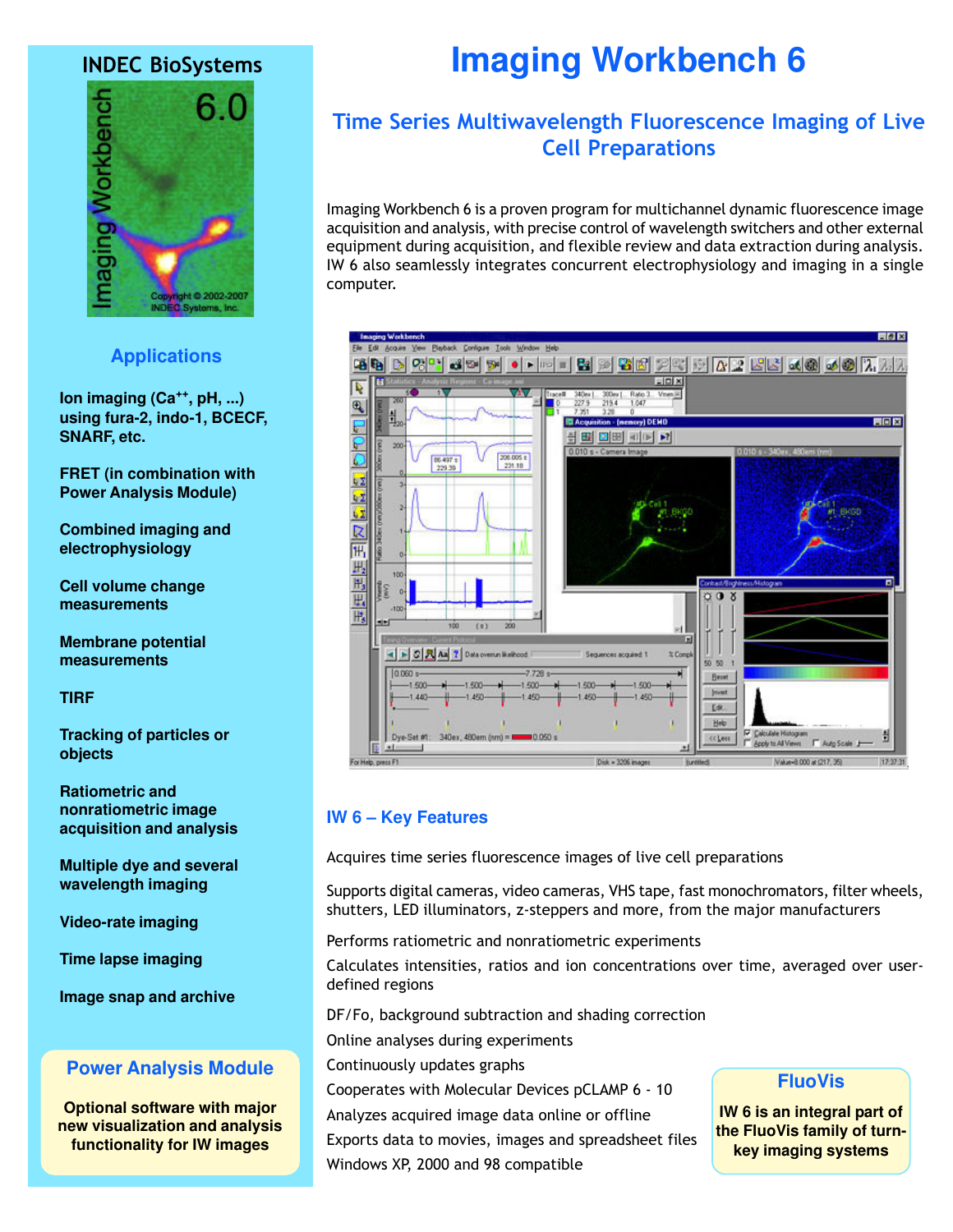### **IW 6 – Unique or Distinctive Features**

Intuitive user interface, acclaimed for ease of use

Ideal for users interested in millisecond time-frame events

Support for the highest imaging rates for each camera, matching the manufacturer's specifications

Allows simultaneous acquisition of two Dye-Sets  $-$  each can be either a ratio dye (2 wavelengths) or a nonratio dye (up to 3 wavelengths)

See all your images online as you acquire and analyze  $-e.g.$ 340 nm, 380 nm and ratio  $-$  even pre- and post-background subtraction

The tightest integration available between electrophysiology and imaging, for pCLAMP 6 through 10. This includes synchronized starting and stopping of pCLAMP and IW protocols using wire of software triggering  $-$  support for pCLAMP's episodic acquisition (allowing parallel acquisition protocols between pCLAMP and IW)  $-$  reading of pCLAMP data into IW's graphs for convenient comparison  $-$  coexistence in a single computer

The Real-Time Control Panel allows change to many imaging parameters during acquisition, such as on-the-fly imaging rate, without need to stop and access menus

Analyzes a complete stack of images in one pass

Dynamic Background Subtraction  $-$  automatically average the fluorescence over a selected region without cells and subtract that value from the whole image. This is automatically done to each image of a stack (movie) to correct for shifts in background level caused by dyes in solution

A proven, stable product  $-$  experiment with confidence

Expert and attentive sales and technical support



Patch-clamped cell, electrode at lower edge. Calcium transient in outlined region is shown in graph as ∆F/Fo

# **IW 6 – New Functionality**

Image acquisition

- ♦ Support for z steps in the experimental protocol; this allows one to create a repetitive series in z and t
- ♦ Manual control of a shutter not used in the protocol, for example to allow occasional bright-field imaging
- ♦ Support for PCO Pixelfly, low-cost but very effective digital CCD camera
- ♦ Support for Andor luca, and for new features of Andor iXon EMCCD cameras
- ♦ Support for Cairn Research OptoLED, LED illuminator system

Image analysis

- ♦ More flexible graph window allows hiding of traces (useful if very many regions are selected) and allows a more userfriendly spreadsheet export format
- ♦ Support for PFRET spectral bleedthrough correction in Power Analysis, IW's companion analysis software
- ♦ Support for line profile history export (line profiles with time)



Two-dye recording: FM1-43 (top) and fura-2 ratio (bottom)



Easy-to-use Control Panel allows most changes "on the fly"

# **IW 6 – Continuing Development**

Ongoing development assures you of more features in the future  $-$  with special relevance to biophysics, neurosciences and cell biology. For the latest developments, call us, visit our booth at the Biophysics and Neurosciences Meetings, or visit our Web site at www.imagingworkbench.com.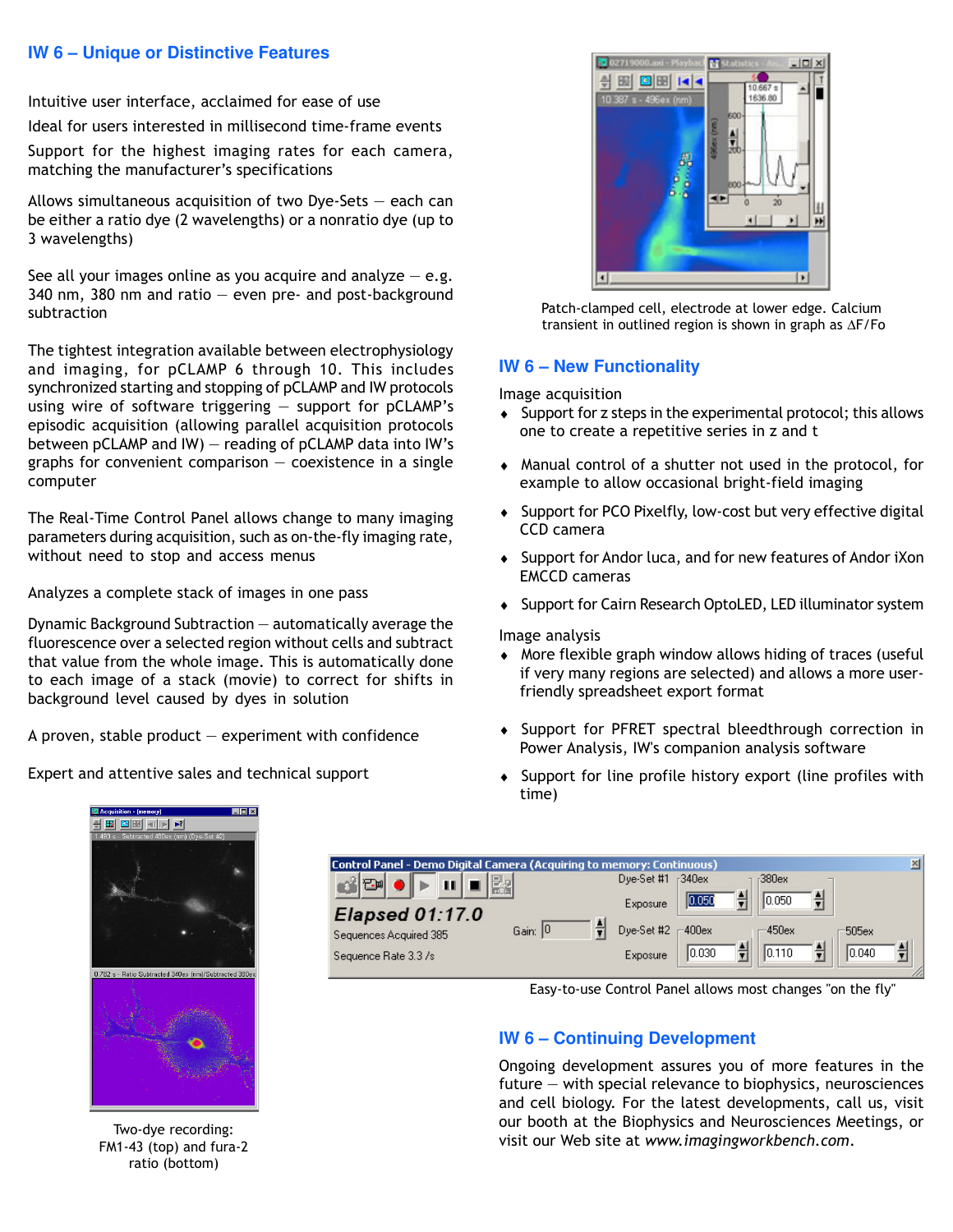## **FluoVis – a family of turn-key imaging systems, customized solutions for your imaging needs**

INDEC BioSystems can put together a complete imaging system to meet your requirements and budget. We arrange for demonstrations at your site, with combined evaluation of camera and IW 6.

Example configurations:

#### FluoVis micro System

A basic starter system for general purpose, versatile, low cost fluorescence imaging:

♦ PCO Pixelfly VGA digital camera (alternates available), filter wheel (Sutter Lambda 10-B, without shutter for further cost savings)

#### FluoVis Slow Ratio System

For slow to medium rate changes in ion concentration:

♦ Cooled digital camera, xenon light source (Sutter Lambda LS, EXFO), filter wheel (Sutter Lambda 10-3, Ludl MAC 5000, Cairn Rotor)

#### FluoVis Fast Ratio System

High sensitivity or high-speed systems:

♦ Cooled EMCCD digital camera (Andor, Photometrics, Hamamatsu), fast monochromator (TILL Polychrome, Sutter Lambda DG) or light source (Cairn Optosource)

#### FluoVis High End FRET System

High speed Ca<sup>++</sup> imaging and reliable FRET imaging with emission image splitter technology:

♦ Cooled EMCCD digital camera (Andor, Photometrics, Hamamatsu), xenon excitation source (TILL Polychrome, or Cairn Optosource/Sutter Lambda LS with 10-3), emission image splitter (Cairn Optosplit, Optical Insights DualView)

#### **For ergonomic experiments!**

IW 6 seamlessly integrates electrophysiology and imaging into a single computer. To add imaging to your electrophysiology setup, contact INDEC BioSystems.



Line profile across image



Recordings of DiBac-like potentiometric dye in cultured cells in response to KCl addition



Induced spreading depression in a cortical brain slice, observed as a wave of increased light transmittance

#### **Services of INDEC BioSystems**

Presales applications consultation Configuration of components or systems Demonstration, either on-site or via Internet conference On-site installation and training Technical support

#### **How to Buy IW 6**

- ♦ Preserve your investment by upgrading from Imaging Workbench 2, 4 or 5
- ♦ Order IW 6 alone for a new or existing imaging system
- ♦ Purchase IW 6 as part of a FluoVis turn-key imaging system

Discounts are available for upgrades, site licenses and multiple installations